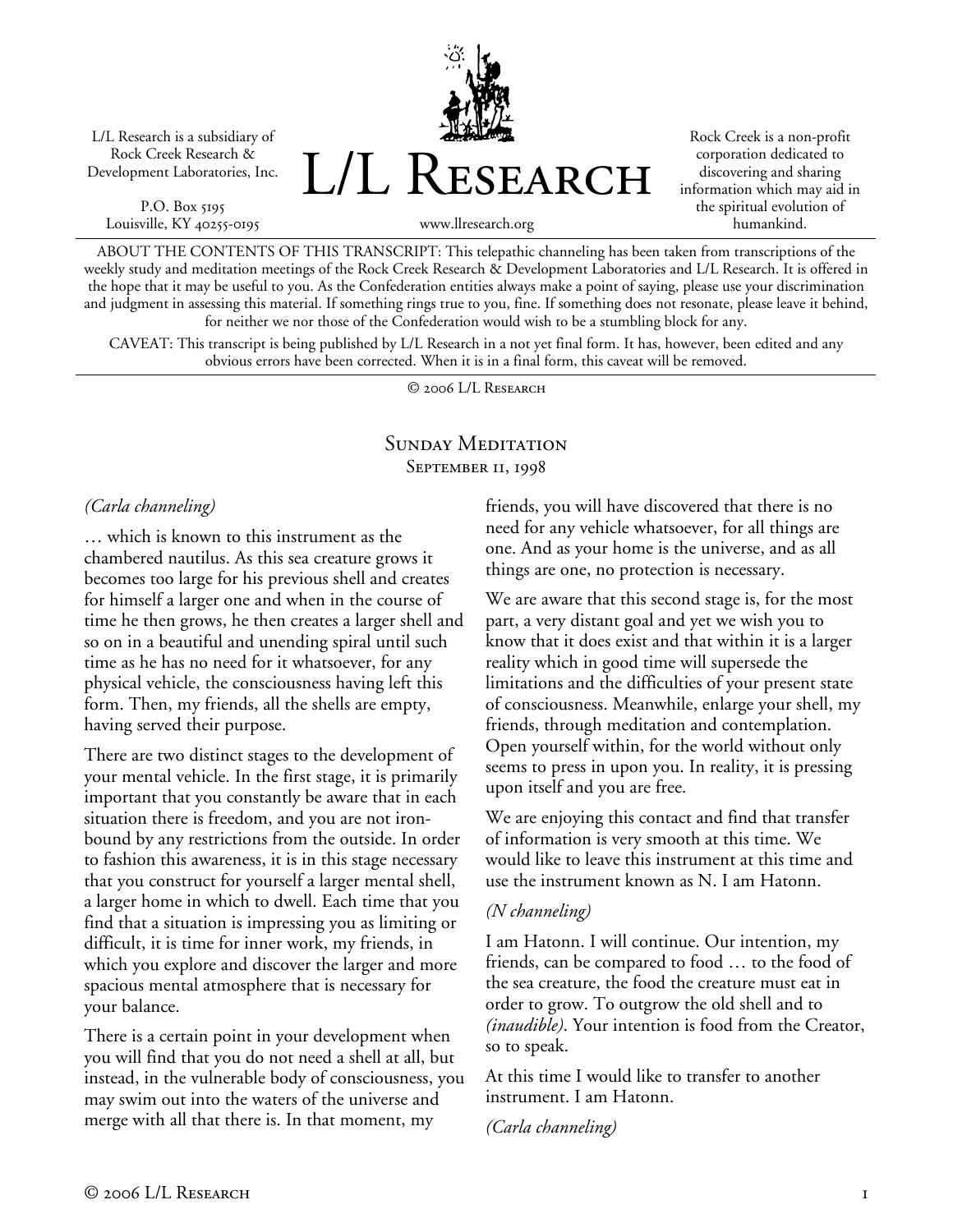We are with this instrument and again I greet you in love and light. At this time, if you have a question I will request that you ask it.

**Questioner:** Hatonn, hi, it's been awhile. I've been reading a book in which it states that a man named Timothy Leary has said that the discovery of DNA was a very, very important scientific and spiritual discovery. I wonder if you could comment on its importance and non-importance?

I am with the instrument, and I greet you, my brother, and affirm that we are never away from you as you think of us and question our existence, yet always send us your love. We always send you ours and never question your existence.

**Questioner:** I don't really question your existence but I question your form.

I am with the instrument. That, my brother, is a simple question. We will attempt to answer the question on DNA for it is an interesting one and, indeed, central to an understanding of the essential nature of evolution. For evolution is of a unitary nature and is not physical as opposed to metaphysical, for all things function in a certain way which is a way of, shall we say, the broken circle, or the spiral.

When the Creator sent all things into darkness to begin the great trip back to Him He defined the infinite circle and, yet, as we climb from cycle to cycle, we seem to be moving. And, indeed, we are moving within the parameters of what we may call the spiritual journey. But at the end of the journey we will find what we have been describing: not a spiral, but a circle.

To understand the building block of your physical vehicle is to begin to get a model also for the building blocks of [the] journey towards the light. You begin to see that which is physical as an extremely complex but completely understandable and programmable series of bits of information which are capable of reduplication and progression in space and time.

That which is programmable is reprogrammable. And so evolution—on a physical level—has its existence. It is a simple truth to realize that the nature of your spiritual journey, of the journey of your star system, of the journey of your galaxy, and of the journey of the universe as you know it, progresses along a similar series of programmable

and reprogrammable cycles. What your scientist have not yet discovered is that there is a purpose behind the existence of consciousness, whether it be the consciousness of the self, the consciousness of a being of a race, of a star system, of a galaxy, or of the universe.

Without the understanding of this purpose, those of your scientific community who deal with genetic and that which is called [recombinant] research may act irresponsibly and, yet, this has been done before and its consequences and planetary karma have been reaped and, yet, my friends, the cycle goes on.

Does this answer your question?

**Questioner:** Actually, no, not fully. I do understand what you're saying, I appreciate it. But what I was thinking was that DNA is sort of like the cosmic telegraph office between the message of the Creator and the cells of our body. I was also thinking one night in a somewhat questionable visual state that the DNA, the matrix plan for the DNA is also that of rejuvenation and a lot of the basic drives for reproduction. Rather than just the creation itself, it also has sort of that [duty.] The telegraph office of the *(inaudible)* would deliver the message to create the unique mind and personality and drives. Am I correct?

I am with the instrument. That which is DNA is as a blueprint for the construction of a vehicle. Those drives which are part of the vehicle—that is, those of hunger, reproduction, desire for oxygen, and other necessary functions of the vehicle—are blueprinted by DNA. However, that which makes a being a being, is not DNA oriented but rather is within the, shall we say, eternal nature of the spirit or soul which inhabits and animates the actions of that vehicle for the time in which that vehicle will remain viably conscious on the physical level.

Now, there are, shall we say, blueprints which are the counterpart of DNA on the eternal or spiritual level …

**Questioner:** What about mental level?

That which is mental is a matter of programming as you know that are aware from what you have said and can be reprogrammed and this is what we were attempting to say about DNA itself. As the vehicle slowly follows evolution of a species so your mind can be reprogrammed by your conscious direction of will in appropriate circumstances. However, that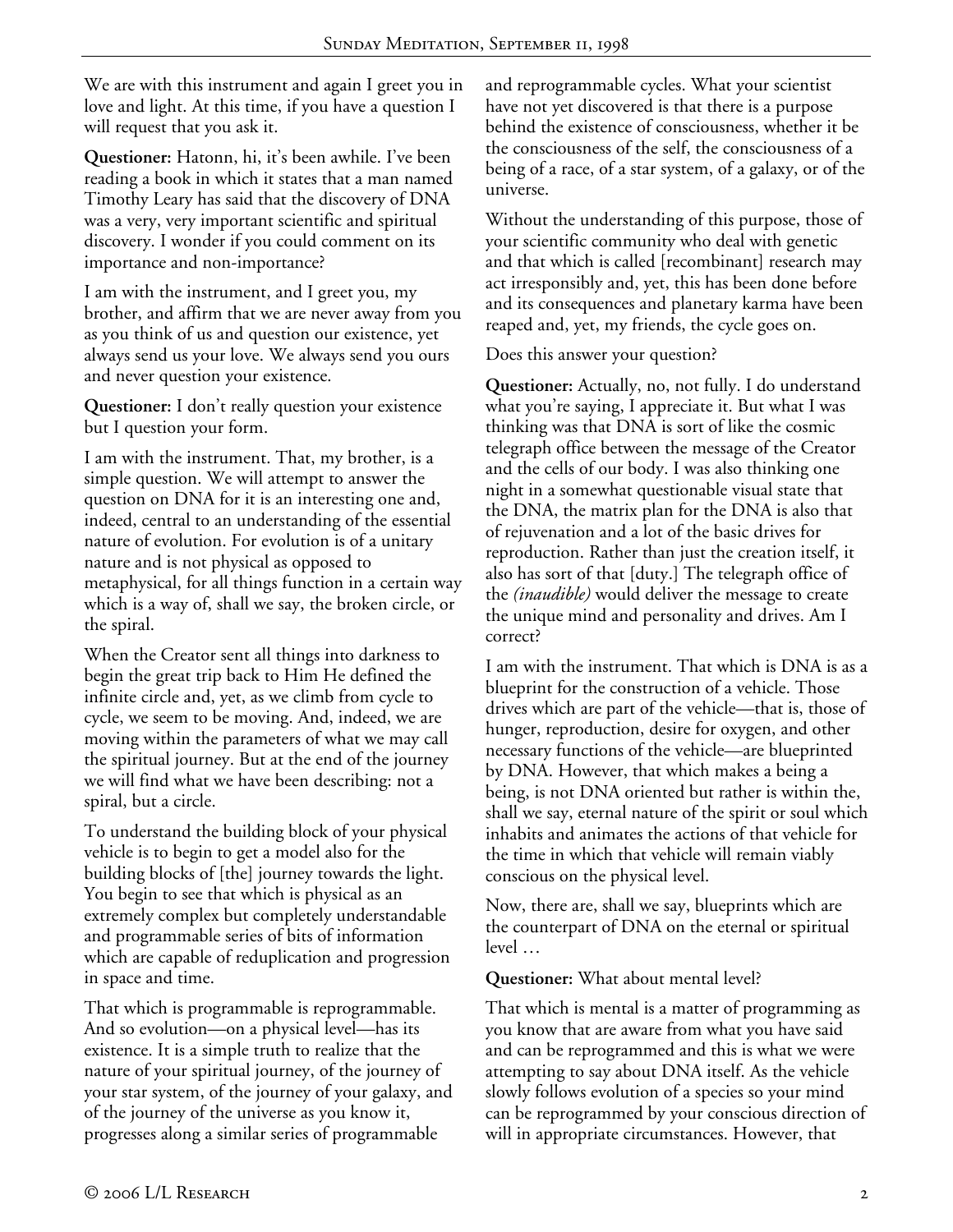which is eternal within you and which is related not to a day-to-day activity but to the personality which expresses itself in a timeless and instant vibration at all times, is not being fully reprogrammed by a mental reprogramming but is influenced over many lifetimes and many experiences.

However, a serious and concentrated effort can gradually make a distinction into the vibration of the being. In fact, at any moment your will and desire were strong enough you could instantly change your eternal being. It is simply that instant of will and perfect desire is not easily come by.

**Questioner:** Doesn't the will and desire already influence the genetic message? See, what I'm trying to get at is that it appears to me that people who have genetic malfunctions, like in their biases, they get karmically imposed, genetically, from the genetic message delivered by the soul so that *(inaudible)*.

Let us separate theories of karma from the genetic structure of a physical vehicle. May we say first that each *(inaudible)* of incarnation is individual and not all genetic malfunctions are due to that which is known among your peoples as karma. However, if a soul is removing karma by a certain situation which it chooses, he does not form a physical vehicle with that genetic imbalance but rather chooses a physical vehicle which already has that imbalance. The imbalance itself is guided by the rules of DNA in its random combination. The parents of a particular physical vehicle might, by mediation, cause the randomness of DNA selection to be less random. However, this is due to the action at a distance effect of the mind upon physical particles—such as spermatozoa and ova.

The soul and its philosophical nature must not be considered to be interacting with the physical DNA genetic code prior to incarnation. The soul chooses the vehicle which best suits.

**Questioner:** Does that *(inaudible)* of longevity and perhaps even immortality or this *(inaudible)*. Is that a conscious spiritual union of, through meditation, of the spiritual mind of the DNA genetic code?

That which is long life is desired by some among your peoples but in your present vibration it is not truly desirable. There will come a time when longevity is natural. Efforts to precede this natural moment by means of scientific and technological advances may perhaps be fascinating and inspiring to your peoples. However, when longevity is a desirable tool which you may use to good effect—learning and growing throughout a longer incarnation—the exterior vibrations will of necessity, have, shall we say, ameliorated and wars and violence and other negative aspects will have lessened in their impact on the planetary vibration.

The efforts of single individuals to have lives on the planet which do not take into account the outer negativity of the planetary vibration are lives which, shall we say, are those of a *(inaudible)* and may not be as rewarding to the progress of the soul. However, we realize that we are not addressing ourselves to your question but it is not a question that we can answer simply.

**Questioner:** Are you saying that it would do just as much *(inaudible)* to spend a great a deal of time *(inaudible)* trying to communicate *(inaudible)* with our genetic code *(inaudible)* that would pretty much be a waste of time at this point?

Our basic feeling is that those who work in this area are great pioneers and as their work is perfected it is greatly hoped that that golden age so richly deserved may come to pass and all things will come in good time. However, while those who are working in this area continue, we have noticed that the planetary vibration itself becomes, perhaps a little darker, perhaps a little brighter, but basically the same. And our basic suggestion is that to help the planet grow is at least as desirable an activity as to help in an esoteric understanding which cannot be fully used until it can be used by all.

**Questioner:** Well, thank you very much. As usual, I have more questions now then when I started. I really appreciate that.

We thank you for allowing us to share our thoughts with you. Is there another question?

### **Questioner:** *(Inaudible)*.

I am aware of your question, my sister. First let us elucidate the question of the one known as Ra for his description of longevity as we understood it included not merely a long life as we now know it but that which you would term an impossibly long life such as one which spans two centuries or more. And, indeed, we enjoy a longer life than you by many centuries for our whole sense of time and space have changed as we have entered new vibratory patterns.